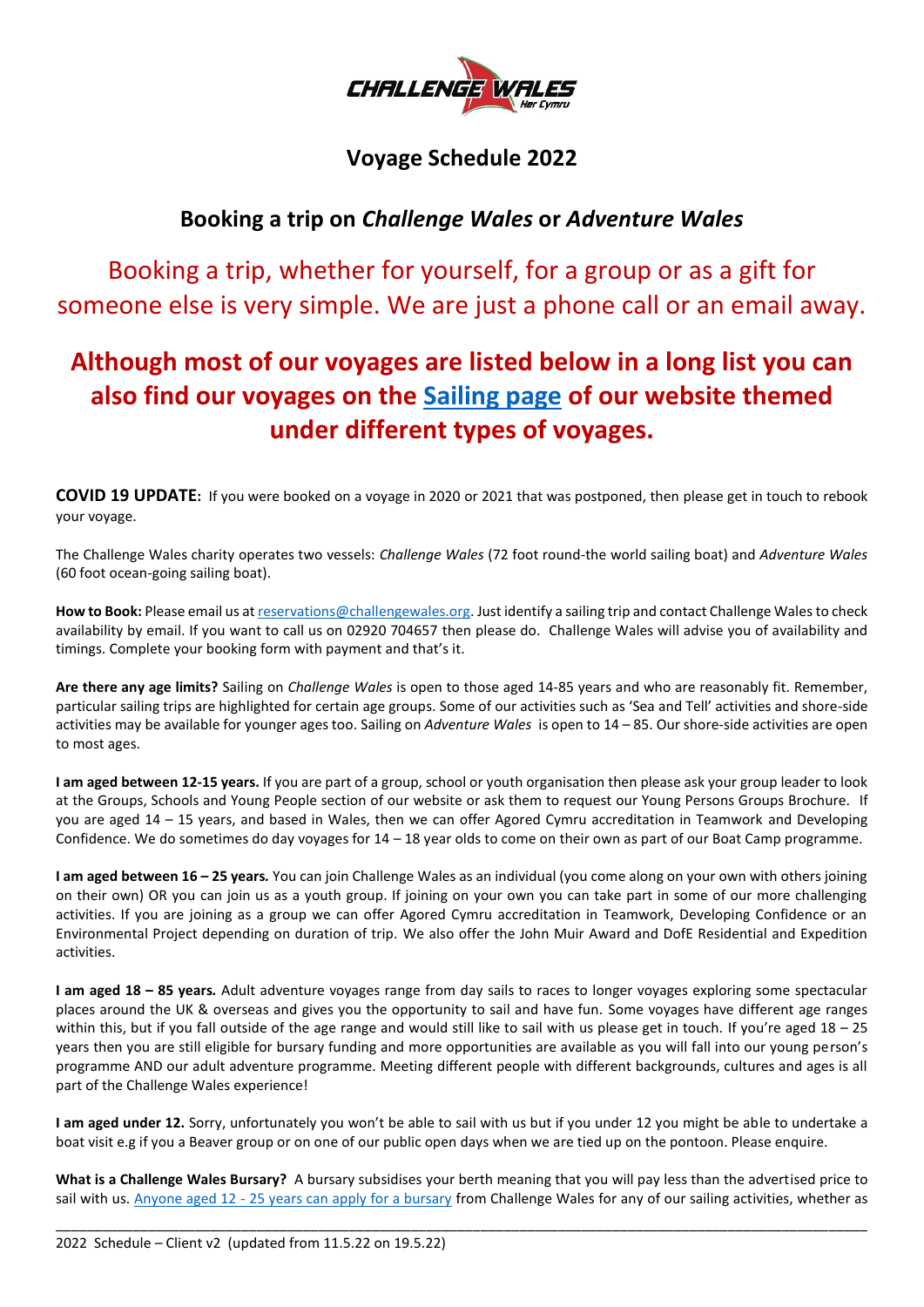an individual or a group for any trip with Challenge Wales. Bursaries might have particular criteria, so if one bursary isn't suitable another might be. If we do provide you with bursary funding you will be required to write a short voyage report so that we can send that to the funders so they know how their funding has helped you, and been spent. **Further bursaries may be available or become available at short notice so if you are under 26 years please ask us about this***. If you are an individual and want to join us on a voyage and you feel you can't pay then we will work with you to get you onboard and help you to fund your voyage with bursaries and fundraising – we like to make opportunities possible for those who see the opportunity and the benefits it can bring!*

**Challenge Experience Days** and **Big Boat Adventure Days** are day sails for adults to experience 72-foot *Challenge Wales* and 60 foot *Adventure Wales* respectively and also an opportunity for those who are eligible to be volunteer crew to have their skills assessed however, school & youth groups can also book these days for young persons sail training activity in which case the boat will be on an exclusive use basis for the group.

**There are a lot of voyages on your schedule, is there a better way to find what I am looking for?** All our voyages are listed below for all our vessels however, if you are interested in only adult day voyages or adult adventures only then you can visit the ADULT [SAILING section](https://challengewales.org/sailing/big-boat-sailing/) on the website. If you are wanting to build sailing miles or explore the coast then visit the [WILDLIFE VOYAGES,](https://challengewales.org/sailing/wildlife-voyages/)  [COASTAL CRUISES & DELIVERY TRIPS page](https://challengewales.org/sailing/wildlife-voyages/) on our website. If Tall Ships Racing is your thing then visit the [TALL SHIPS RACES page,](https://challengewales.org/sailing/tall-ships/) and if you are doing your DofE Award then visit the **[DUKE OF EDINBUGH's AWARD page](https://challengewales.org/sailing/duke-of-edinburghs-award-scheme/) on the website**. The **SAILING page on our** website shows all the categories of voyages making it easy to choose!

## **FAQ's**

**Do I need to have sailing experience?** No sailing experience is required.

**Can I book a trip on a date that isn't shown below?** Yes. *Challenge Wales* and *Adventure Wales* are available all year to book for young persons sail training and trips for groups (summer trips, sports clubs, family celebrations), companies (corporate entertaining or team building) and private individuals (sailing with friends, parties etc). Minimum numbers are required for trips. Just let us know which date(s) you are interested in and we will provide you with further details.

**Can I buy a sailing experience as a gift?** Yes. You can buy a gift voucher which is valid for twelve months. However, during the Coronavirus pandemic the twelve months will be extended to ensure you can use the voucher, so if you've purchased one in late 2019, 2020 and 2021 there will be an extension.

**What do I need to bring with me?** Check out the 'What to bring with you' list at the bottom of this document. A full kit list will be sent to you with joining instructions prior to you sailing.

**Are you taking part in any races in 2022?** Yes, we are currently planning to take part in Round the Island for those aged 18 – 85 years. We won't be taking part in any Tall Ships Races in 2022, but we will be Tall Ships Racing in 2023.

**How do I travel to and from the boat?** You are responsible for getting yourself to and from the boat. Most of our voyages are accessible by car or train (in the UK). For our overseas voyages we work with a local travel agent to help you with your flights and we can advise on transfers or you can make your own arrangements.

**Do you give a discount if I book more than one voyage?** Yes, you will receive a 10% discount off a second consecutive voyage if booked at the same time as the first for the same season. One day voyages are exempt from this offer.

**How do I become a crew volunteer?** [Full details on volunteering can be found on our website.](http://challengewales.org/volunteering/) Please note our volunteer crew specification can change depending on the volunteers we have so the website is the best place to find out more. Becoming a volunteer does involve commitment and donating a few days of your time as well as attending training activities.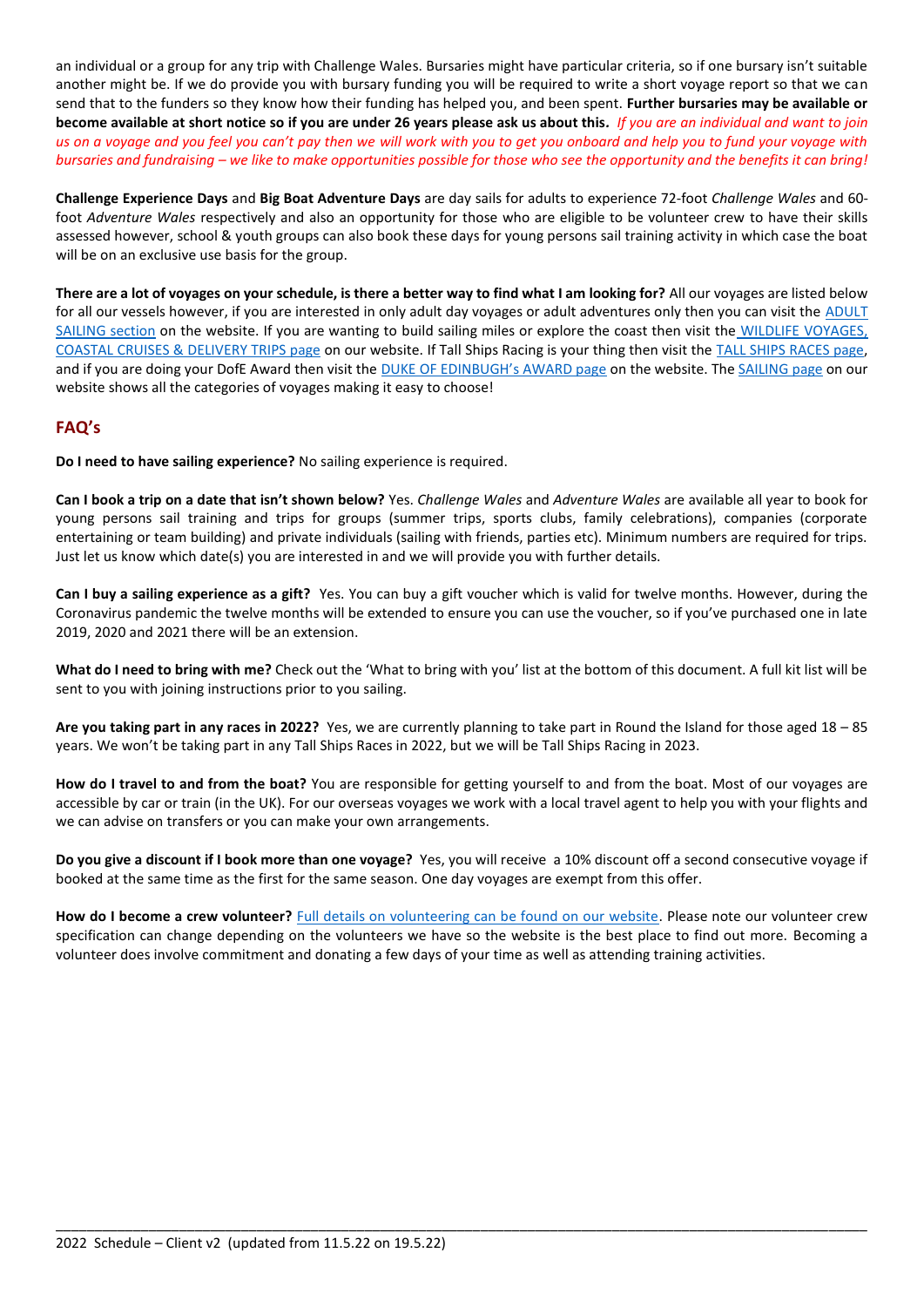| <b>April 2022</b>                                                                                                                                                                                                                                         |                            |                         |              |                               |                                |                                                                                                      |                                                                                                                                                                                                                                                                                                                                                                                                                                                                                                             |  |  |  |
|-----------------------------------------------------------------------------------------------------------------------------------------------------------------------------------------------------------------------------------------------------------|----------------------------|-------------------------|--------------|-------------------------------|--------------------------------|------------------------------------------------------------------------------------------------------|-------------------------------------------------------------------------------------------------------------------------------------------------------------------------------------------------------------------------------------------------------------------------------------------------------------------------------------------------------------------------------------------------------------------------------------------------------------------------------------------------------------|--|--|--|
| <b>Date</b>                                                                                                                                                                                                                                               | Voyage<br>No and<br>Vessel | <b>No</b><br>of<br>Days | Age<br>Range | To/From                       | <b>Type</b>                    | <b>Cost without</b><br>bursary                                                                       | <b>Description</b>                                                                                                                                                                                                                                                                                                                                                                                                                                                                                          |  |  |  |
| 8 <sup>th</sup> - 13 <sup>th</sup> April                                                                                                                                                                                                                  | Challenge<br>Wales         | 6                       | $16 - 18$    | Penarth                       | Youth<br>Voyage<br>Residential | £700<br><b>FULLY</b><br><b>BOOKED</b>                                                                | <b>Ocean Literacy College Week</b><br>Join us for a voyage learning about plankton,<br>sustainability and the environment around us while<br>honing sailing skills and improving teamwork and<br>leadership skills. Opportunity to gain the John Muir<br>Award.                                                                                                                                                                                                                                             |  |  |  |
| 9th - 13th April                                                                                                                                                                                                                                          | Adventure<br>Wales         | 5                       | $16 - 25$    | Penarth                       | Youth<br>Voyage<br>Residential | £600<br>Bursary's still<br>available to<br>help subsidise<br>costs                                   | <b>Adventure Residential</b><br>Whether you are looking for an Easter break before<br>exams, looking for a Gold DofE opportunity, looking<br>to do RYA Start Yachting or just wanting to do<br>something different with new people then this<br>voyage is for you.                                                                                                                                                                                                                                          |  |  |  |
| 14th April                                                                                                                                                                                                                                                | Adventure<br>Wales         | $\mathbf{1}$            | $14 - 18$    | Penarth                       | Youth<br>Voyage                | £95<br>Bursary's<br>available to<br>subsidise costs                                                  | <b>Boat Camp</b><br>We trialled this in 2021 and it was a fantastic<br>success and places booked up quick. No experience<br>necessary and suitable for individuals joining. Learn<br>some sailing skills and have some fun.                                                                                                                                                                                                                                                                                 |  |  |  |
| $15th - 19th$ April                                                                                                                                                                                                                                       | Adventure<br>Wales         | 5                       | $16 - 25$    | Penarth                       | Youth<br>Voyage<br>residential | £600<br>Bursary's still<br>available to<br>help subsidise<br>costs                                   | <b>Adventure Residential</b><br>Whether you are looking for an Easter break before<br>exams, looking for a Gold DofE opportunity, looking<br>to do RYA Start Yachting or just wanting to do<br>something different with new people then this<br>voyage is for you.                                                                                                                                                                                                                                          |  |  |  |
| <b>May 2022</b>                                                                                                                                                                                                                                           |                            |                         |              |                               |                                |                                                                                                      |                                                                                                                                                                                                                                                                                                                                                                                                                                                                                                             |  |  |  |
| <b>Date</b>                                                                                                                                                                                                                                               | Voyage<br>No and<br>Vessel | <b>No</b><br>of<br>Days | Age<br>Range | To/From                       | <b>Type</b>                    | <b>Cost without</b><br>bursary                                                                       | <b>Description</b>                                                                                                                                                                                                                                                                                                                                                                                                                                                                                          |  |  |  |
| Sun 8 <sup>th</sup> May                                                                                                                                                                                                                                   | Challenge<br>Wales         | $\mathbf{1}$            | $18 - 85$    | Penarth / Penarth             | Adult                          | £95                                                                                                  | <b>Challenge Experience Day</b><br>An adult day sail onboard Challenge Wales in the<br>Bristol Channel. No sailing experience required.<br>Great for individuals, couples or friends.                                                                                                                                                                                                                                                                                                                       |  |  |  |
| Fri 20 <sup>th</sup> May                                                                                                                                                                                                                                  | Challenge<br>Wales         | $\mathbf{1}$            | $18 - 85$    | Penarth / Penarth             | Adult<br>Voyage                | Provisionally<br>Booked<br><b>Fundraising Day</b>                                                    | <b>Sailing Day on Challenge Wales</b><br>An adult day sail on Challenge Wales raising funds<br>for the RNLI                                                                                                                                                                                                                                                                                                                                                                                                 |  |  |  |
| Fri 20 <sup>th</sup> May                                                                                                                                                                                                                                  | Adventure<br>Wales         | $\mathbf{1}$            | $18 - 85$    | Penarth / Penarth             | Adult<br>Voyage                | Provisionally<br>Booked<br><b>Fundraising Day</b>                                                    | Sailing day on Adventure Wales<br>An adult day sail on Adventure Wales raising funds<br>for the RNLI                                                                                                                                                                                                                                                                                                                                                                                                        |  |  |  |
| Sat 21st May                                                                                                                                                                                                                                              | Challenge<br>Wales         | $\mathbf{1}$            | $18 - 85$    | Penarth / Penarth             | Adult<br>Voyage                | £95                                                                                                  | <b>Challenge Experience Day</b><br>An adult day sail onboard Challenge Wales in the<br>Bristol Channel. No sailing experience required.<br>Great for individuals, couples or friends.                                                                                                                                                                                                                                                                                                                       |  |  |  |
| Sun 22 <sup>nd</sup> May                                                                                                                                                                                                                                  | Challenge<br>Wales         | $\mathbf 1$             | $18 - 85$    | Penarth / Penarth             | Adult<br>Voyage                | £95                                                                                                  | <b>Challenge Experience Day</b><br>An adult day sail onboard Challenge Wales in the<br>Bristol Channel. No sailing experience required.<br>Great for individuals, couples or friends.                                                                                                                                                                                                                                                                                                                       |  |  |  |
| Tue 24 <sup>th</sup> - Sat 28 <sup>th</sup><br>May<br>(we may require<br>you to join at<br>leisure late on Mon<br>23rd. And if you<br>need to stay<br>onboard on Sat<br>28th for an early<br>departure on<br>Sunday 29th that<br>can be<br>accommodated!) | Adventure<br>Wales         | 5                       | $18 - 85$    | Penarth to Oban<br>(Scotland) | Adult<br>Voyage                | £400<br><b>RYA</b><br>Competent<br>Crew or Start<br>Yachting is<br>available at an<br>additional £50 | <b>Sailing Skills Builder</b><br>A 5 day voyage from South Wales to West Scotland.<br>This trip is ideal for solo travelers or if you are<br>coming with a friend. The Week gives you the<br>opportunity to polish your sailing skills to help you<br>progress to Day Skipper or if sailing is new, then<br>this will give you the experience and skills to be a<br>competent crew.<br>A small boat gives you lots of time to passage plan,<br>learn the ropes with the support of our Skipper and<br>crew. |  |  |  |
| Tue 31 May                                                                                                                                                                                                                                                | Challenge<br>Wales         | $\mathbf{1}$            | $14 - 18$    | Penarth - Penarth             | Young<br>Persons<br>Voyage     | <b>FULLY</b><br><b>BOOKED</b>                                                                        | <b>Wellbeing Day</b><br>A day on the water, making friends, taking part in<br>teamwork activities and having fun post-covid<br>You'll be learning sailing skills as well as developing<br>confidence, stimulating cognitive development<br>while having heaps of fun.                                                                                                                                                                                                                                       |  |  |  |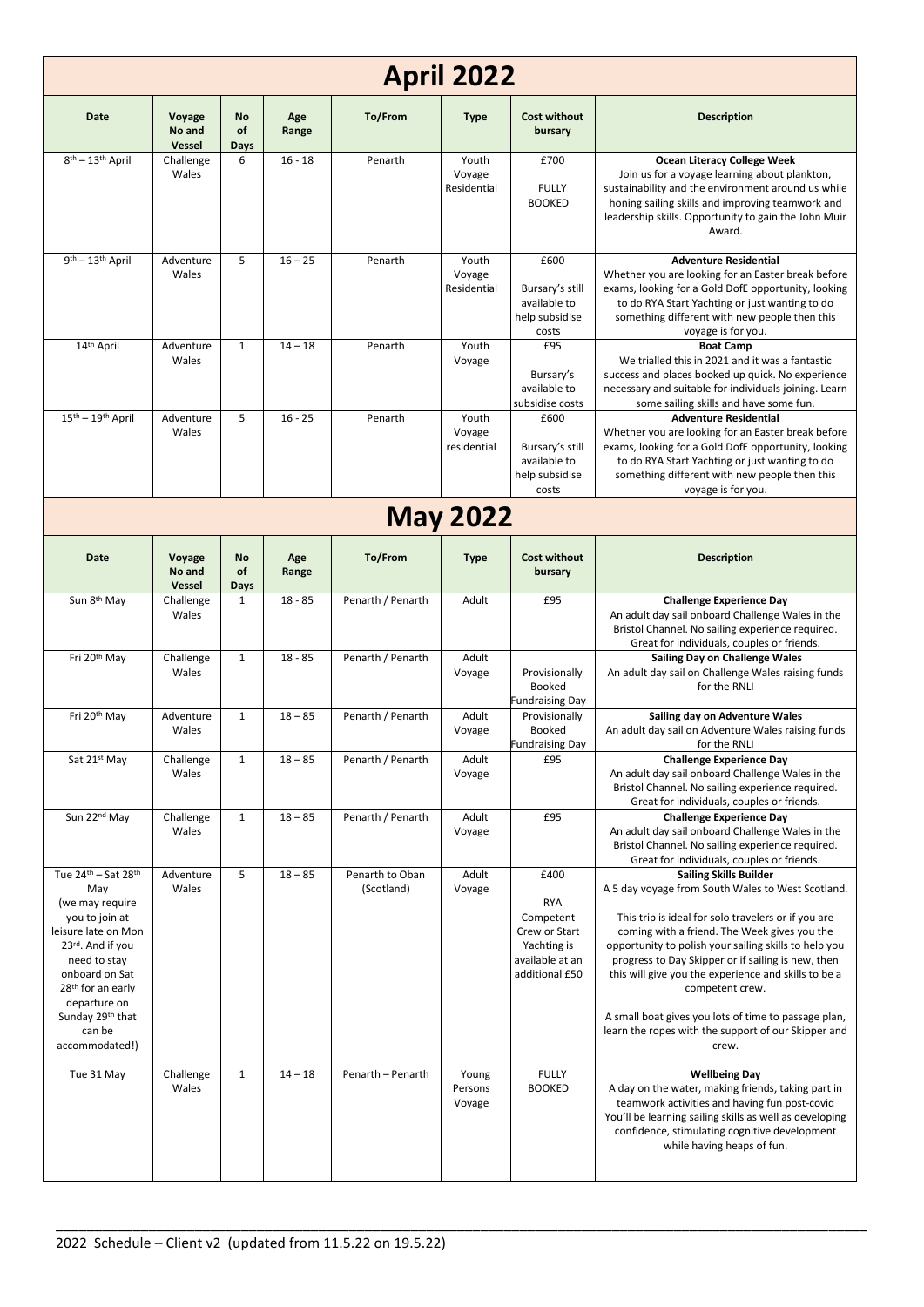| <b>June 2022</b>                                                                                                                                                                                                                              |                            |                         |                                                    |                                 |                             |                                                                                                      |                                                                                                                                                                                                                                                                                                                                                                                                                                                                                                                                                                      |  |  |
|-----------------------------------------------------------------------------------------------------------------------------------------------------------------------------------------------------------------------------------------------|----------------------------|-------------------------|----------------------------------------------------|---------------------------------|-----------------------------|------------------------------------------------------------------------------------------------------|----------------------------------------------------------------------------------------------------------------------------------------------------------------------------------------------------------------------------------------------------------------------------------------------------------------------------------------------------------------------------------------------------------------------------------------------------------------------------------------------------------------------------------------------------------------------|--|--|
| Date                                                                                                                                                                                                                                          | Voyage<br>No and<br>Vessel | <b>No</b><br>of<br>Days | Age<br>Range                                       | To/From                         | <b>Type</b>                 | <b>Cost without</b><br>bursary                                                                       | <b>Description</b>                                                                                                                                                                                                                                                                                                                                                                                                                                                                                                                                                   |  |  |
| Wed 1 <sup>st</sup> June                                                                                                                                                                                                                      | Challenge<br>Wales         | $\mathbf{1}$            | $14 - 18$                                          | Penarth - Penarth               | Young<br>Persons<br>Voyage  | <b>FULLY</b><br><b>BOOKED</b>                                                                        | <b>Wellbeing Day</b><br>A day on the water, making friends, taking part in<br>teamwork activities and having fun post-covid<br>You'll be learning sailing skills as well as developing<br>confidence, stimulating cognitive development<br>while having heaps of fun.                                                                                                                                                                                                                                                                                                |  |  |
| Thu 2nd - Sun 5th<br>Jun                                                                                                                                                                                                                      | Adventure<br>Wales         | 4                       | $18 - 80$                                          | Oban - Oban                     | Adult<br>Voyage             | SOLD OUT.<br>Please<br>enquire if you<br>are interested                                              | Sup and Sail<br>Jump onboard Adventure Wales for sup and sail<br>adventures in Scotland. Stay onboard overnight,<br>and then Sup during the day before jumping back<br>onboard for a fine cuisine, professionally prepared.                                                                                                                                                                                                                                                                                                                                          |  |  |
| Sun 5 <sup>th</sup> - Fri 10 <sup>th</sup><br>June                                                                                                                                                                                            | Adventure<br>Wales         | 6                       | $18 - 80$                                          | Oban - Oban                     | Adult<br>Voyage             | SOLD OUT<br>Please<br>enquire if you<br>are interested                                               | <b>SUP and Sail</b><br>The natural world and ocean is calling on this trip<br>as 60-foot yacht Adventure Wales becomes your<br>home, and with a group of like-minded individuals<br>we choose where to paddle each day. With<br>dramatic shores, coves and countryside and with<br>the opportunity to go on a wildlife SUP tour to spot<br>basking sharks in the crystal clear waters. This<br>experience is going to be a fun one.                                                                                                                                  |  |  |
| Fri 10 <sup>th</sup> June                                                                                                                                                                                                                     | Challenge<br>Wales         | $\mathbf{1}$            | $16 - 25$                                          | Penarth / Penarth               | Young<br>People's trip      | SOLD OUT                                                                                             | <b>Wellbeing Day</b><br>A day on the water, making friends, taking part in<br>teamwork activities and having fun post-covid<br>You'll be learning sailing skills as well as developing<br>confidence, stimulating cognitive development<br>while having heaps of fun.                                                                                                                                                                                                                                                                                                |  |  |
| Sat 11 <sup>th</sup> - Weds<br>15 <sup>th</sup> June<br>You are more than<br>welcome to join us<br>at leisure (From<br>6pm) on the<br>evening of Fri 10 <sup>th</sup><br>June to make<br>travelling easier<br>and we would<br>encourage this. | Adventure<br>Wales         | 5                       | $18 - 80$                                          | Oban - Penarth<br>(South Wales) | Adult<br>Voyage             | £525<br><b>RYA</b><br>Competent<br>Crew or Start<br>Yachting is<br>available at an<br>additional £50 | <b>Sailing Skills Builder</b><br>A 5 day voyage from Oban (West Scotland) to<br>Penarth (near Cardiff, South Wales).<br>This trip is ideal for solo travelers or if you are<br>coming with a friend. The Week gives you the<br>opportunity to polish your sailing skills to help you<br>progress to Day Skipper or if sailing is new, then<br>this will give you the experience and skills to be a<br>competent crew. No sailing experience required<br>A small boat gives you time to passage plan, learn<br>the ropes with the support of our Skipper and<br>crew. |  |  |
| Thu 16 <sup>th</sup> June                                                                                                                                                                                                                     | Challenge<br>Wales         | $\mathbf{1}$            | $14 - 18$ or<br>$18 - 25$<br><b>Groups</b><br>Only | Penarth / Penarth               | Young<br>People's<br>Voyage | This is<br>suitable for a<br>group<br>Bursary<br>available to<br>subsidise the<br>cost               | <b>Group Wellbeing Day</b><br>A day on the water, making friends, taking part in<br>teamwork activities and having fun post-covid<br>You'll be learning sailing skills as well as developing<br>confidence, stimulating cognitive development<br>while having heaps of fun.                                                                                                                                                                                                                                                                                          |  |  |
| Fri 17th June.                                                                                                                                                                                                                                | Adventure<br>Wales         | $\mathbf{1}$            | $14 - 18$                                          | Penarth / Penarth               | Young<br>People's<br>voyage | <b>FULLY</b><br><b>BOOKED</b>                                                                        | <b>SKILLS DAY</b><br>Jump onboard and learn teamwork and<br>communication skills, improve your mental health<br>with a digital detox and develop your confidence                                                                                                                                                                                                                                                                                                                                                                                                     |  |  |
| Fri $17th$ (eve) -<br>Weds 22 <sup>nd</sup> June<br>(The voyage will<br>end at the end of<br>the day on 22nd<br>June but you are<br>welcome to stay<br>and leave after<br>breakfast on Thur<br>23 <sup>rd</sup> June)                         | Challenge<br>Wales         | 5                       | $18 - 85$                                          | Penarth - Gosport               | Adult<br>voyage             | £500                                                                                                 | Wales to Scillies - South Coast Adventure<br>Join us on the evening of Friday 17th June ready to<br>set sail early on Sat 18th for a non-stop sail to the<br>Scillies, before departing at the end of the day<br>(around. 5pm) on Wed 22 <sup>nd</sup> June. All our itineraries<br>are weather dependent and if the Scillies aren't<br>suitable for sailing to then alternative port stops<br>will be planned.<br>Perfect for those looking to build miles, undertake<br>night sailing and gain sailing experience.                                                 |  |  |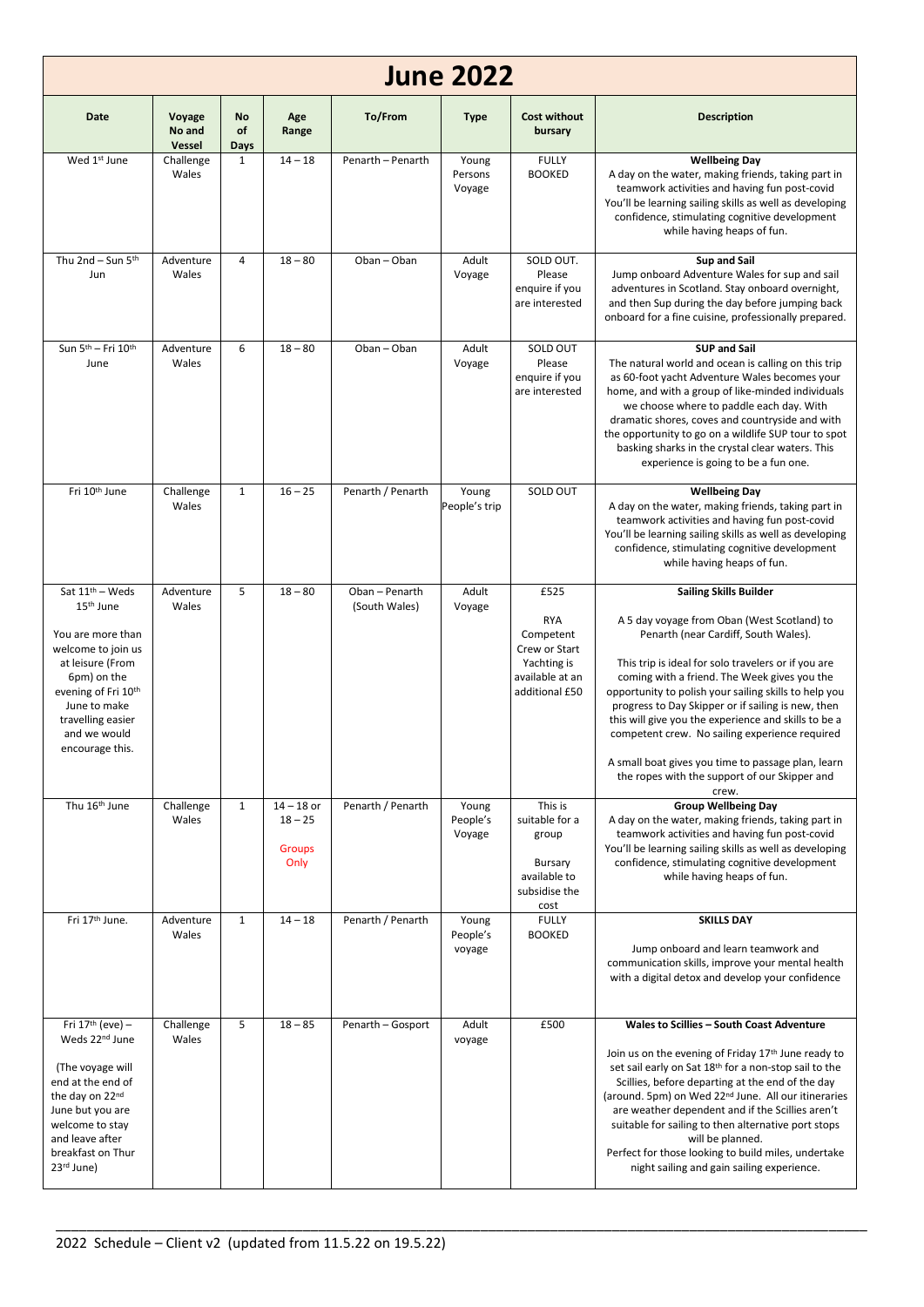| Thurs 23rd - Sun<br>26 <sup>th</sup> June                                                                                       | Challenge<br>Wales                                                                                                                                                                                                                                                                                                                                                                   | 3                       | $18 - 85$    | Gosport - Isle of<br>Wight - Gosport           | Adult<br>Voyage                | £699                                                                                             | <b>Round the Island Race</b><br>With over 1,000 vessels on the start line and<br>15,000 sailors taking part this is one of the largest<br>racing events on the water and what better way to<br>race in it that on Challenge Wales, a round-the-<br>world racing yacht.<br>Read more about the itinerary and what's included<br>here.                                                                                                                                                                                                                                                              |  |  |  |  |  |
|---------------------------------------------------------------------------------------------------------------------------------|--------------------------------------------------------------------------------------------------------------------------------------------------------------------------------------------------------------------------------------------------------------------------------------------------------------------------------------------------------------------------------------|-------------------------|--------------|------------------------------------------------|--------------------------------|--------------------------------------------------------------------------------------------------|---------------------------------------------------------------------------------------------------------------------------------------------------------------------------------------------------------------------------------------------------------------------------------------------------------------------------------------------------------------------------------------------------------------------------------------------------------------------------------------------------------------------------------------------------------------------------------------------------|--|--|--|--|--|
| Sun 26th June-Sat<br>$2nd$ July                                                                                                 | Challenge<br>Wales                                                                                                                                                                                                                                                                                                                                                                   | $\overline{7}$          | $16 - 18$    | Gosport-<br>Plymouth                           | Youth<br>Residential<br>Voyage | Provisionally<br><b>Booked</b>                                                                   | <b>Schools Week</b><br>Join Challenge Wales to learn life-skills, take part in<br>the John Muir award, learn about ocean literacy<br>while having fun onboard                                                                                                                                                                                                                                                                                                                                                                                                                                     |  |  |  |  |  |
|                                                                                                                                 | <b>July 2022</b>                                                                                                                                                                                                                                                                                                                                                                     |                         |              |                                                |                                |                                                                                                  |                                                                                                                                                                                                                                                                                                                                                                                                                                                                                                                                                                                                   |  |  |  |  |  |
| <b>Date</b>                                                                                                                     | Voyage<br>No and<br>Vessel                                                                                                                                                                                                                                                                                                                                                           | <b>No</b><br>of<br>Days | Age<br>Range | To/From                                        | <b>Type</b>                    | <b>Cost without</b><br>bursary                                                                   | <b>Description</b>                                                                                                                                                                                                                                                                                                                                                                                                                                                                                                                                                                                |  |  |  |  |  |
| Sat 2 <sup>nd</sup> - Thu 7 <sup>th</sup><br>July                                                                               | Challenge<br>Wales                                                                                                                                                                                                                                                                                                                                                                   | 6                       | $15 - 16$    | Plymouth -<br>Penarth                          | Youth<br>residential<br>Voyage | £350                                                                                             | Residential Schools Week for Year 11's / 15 - 16<br>year olds<br>Join Challenge Wales for a voyage from Plymouth<br>to her home port Penarth with like-minded<br>individuals.<br>4 places available for either all female or all male<br>and an accompanying staff member / group leader                                                                                                                                                                                                                                                                                                          |  |  |  |  |  |
| Mon $4th$ – Thu $7th$<br>July                                                                                                   | Adventure<br>Wales                                                                                                                                                                                                                                                                                                                                                                   | $\overline{4}$          | $14 - 15$    | Penarth / Penarth                              | Youth<br>residential<br>voyage | <b>FULLY</b><br><b>BOOKED</b>                                                                    | <b>Marine Skills Initiative</b><br>A residential experience developing sailing skills,<br>learning about ocean literacy and soft skills. John<br>Muir Award and Agored Cymru accreditation<br>available on this voyage                                                                                                                                                                                                                                                                                                                                                                            |  |  |  |  |  |
| Thu 14th July                                                                                                                   | Challenge<br>Wales                                                                                                                                                                                                                                                                                                                                                                   | $\mathbf{1}$            | $18+$        | Penarth / Penarth                              | Adult<br>Voyage                | Provisionally<br>Booked but<br>please enquire<br>if you would<br>like to join                    | <b>Leadership Development</b><br>Working with the HR team at E3i this day will help<br>your leadership team develop. Bringing in shore-<br>side learning, hands-on experiential learning and<br>reflection time afterwards.                                                                                                                                                                                                                                                                                                                                                                       |  |  |  |  |  |
| Fri 15th July                                                                                                                   | Adventure<br>Wales                                                                                                                                                                                                                                                                                                                                                                   | 0.5                     | $18 - 85$    | Penarth - Bristol                              | Adult<br>Voyage                | £35                                                                                              | <b>Mini Adventure</b><br>Jump onboard Adventure Wales as she heads up<br>the River Avon, under the spectacular Clifton<br>Suspension Bridge and into the Bristol Harbour<br>Festival. This voyage is likely to be a motor up to<br>Bristol with no sailing but is an amazing river<br>voyage. Timings TBC but is likely to be join in the<br>afternoon and depart early - mid Evening. If you<br>wish to stay onboard overnight in one of our cabins<br>then there will be an additional surcharge of £15.                                                                                        |  |  |  |  |  |
| $16th - 18th$ July (but<br>ideally join evening<br>of 15 <sup>th</sup> July)                                                    | Challenge<br>Wales                                                                                                                                                                                                                                                                                                                                                                   | 3                       | $18 - 85$    | Penarth - Milford<br>Haven via Lundy<br>Island | Adult<br>Voyage                | £220                                                                                             | <b>Adult Long Weekend Sailing</b><br>Join at leisure on the evening of 15 <sup>th</sup> July ready to<br>catch the early morning tide on Saturday 16th July<br>where we will head towards Lundy Island (subject<br>to weather). This part of the Bristol Channel will be<br>great for dolphin and seal watching, the plan is to<br>have one night at anchor at Lundy (with often the<br>opportunity to explore ashore) before back to the<br>Welsh coast. We're expecting to be in Milford on<br>Monday 18 <sup>th</sup> July so everyone can leave early<br>shortly after midday/early afternoon |  |  |  |  |  |
| Sat 16th - Sun 17th<br>July                                                                                                     | <b>Bristol Harbour Festival</b><br>Jump onboard Adventure Wales at the Bristol Harbour Festival - free boat tours all day. Learn about the amazing work that the Challenge Wales<br>charity does, sign up to be a volunteer or take part in some of our onboard activities based on our Sea and Tell interactive programme looking at<br>microplastics and learning how to tie knots |                         |              |                                                |                                |                                                                                                  |                                                                                                                                                                                                                                                                                                                                                                                                                                                                                                                                                                                                   |  |  |  |  |  |
| Mon 18th - 27th July                                                                                                            | Adventure<br>Wales                                                                                                                                                                                                                                                                                                                                                                   | 10                      | $16 - 25$    | Bristol - Dublin                               | Youth<br>residential<br>Voyage | TBC                                                                                              | <b>Asgard Armada</b><br>A youth development activity sailing to Southern<br>Ireland.                                                                                                                                                                                                                                                                                                                                                                                                                                                                                                              |  |  |  |  |  |
| Tue 19th - Tue 26th<br>July<br>(It is likely we will<br>ask you to arrive at<br>Milford on the<br>evening of Mon<br>$18^{th}$ ) | Challenge<br>Wales                                                                                                                                                                                                                                                                                                                                                                   | 8                       | $16 - 25$    | Milford-<br>Derry/LondonDerry<br>- Milford     | Youth<br>residential<br>voyage | £750 without<br>bursary<br>£200 with<br>bursary and<br>further bursary<br>may be<br>available so | <b>Foyle Maritime Festival</b><br>This voyage will enable us to meet up with the<br>Clipper Round the World Racing fleet and be<br>inspired by their adventures. The Festival theme is<br>'What Lies Beneath' which focusses on protecting<br>the oceans, rivers and marine life. This voyage<br>brings together sailing skills, ocean literacy and                                                                                                                                                                                                                                               |  |  |  |  |  |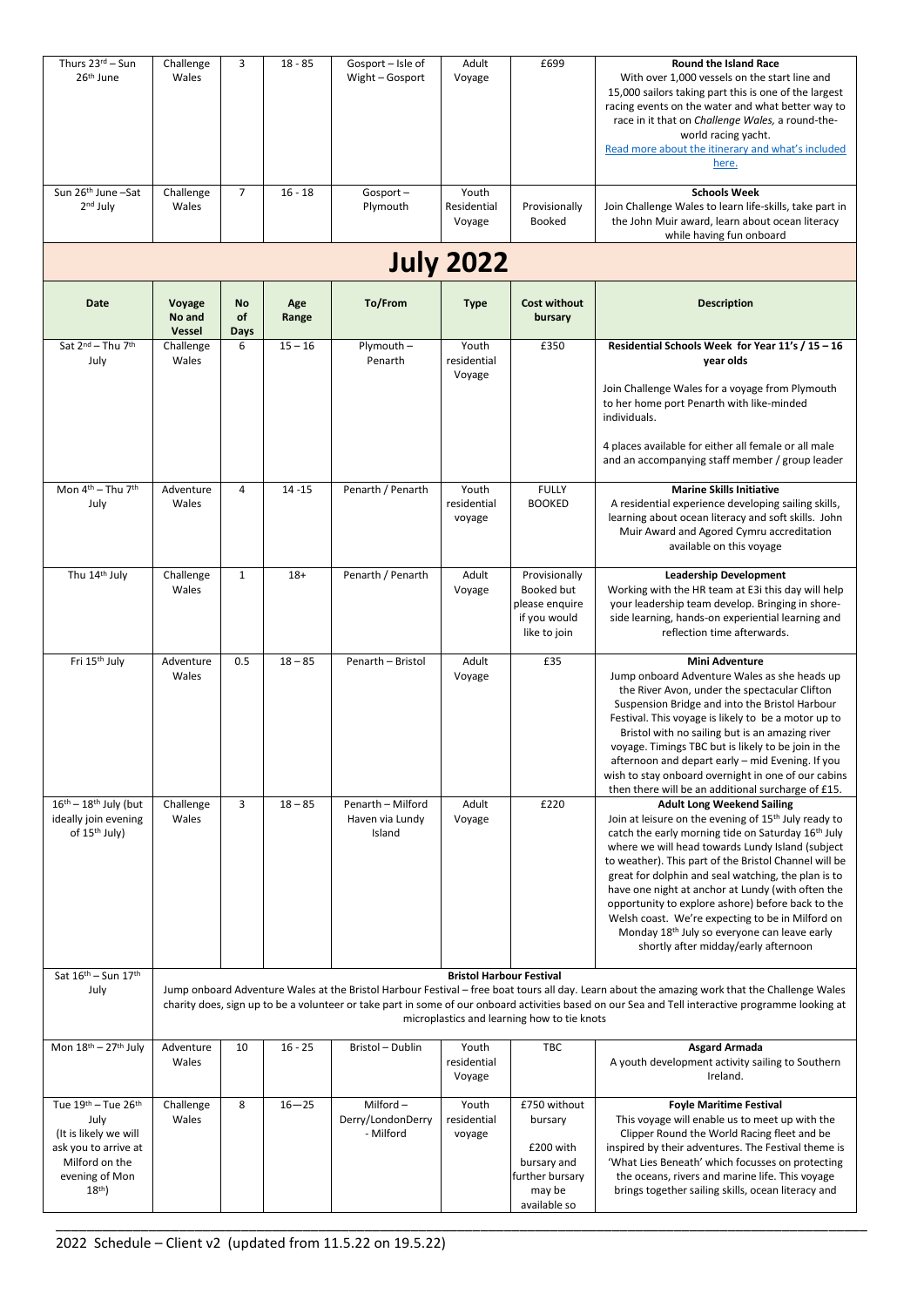| $28th - 30th$ July                                 | Challenge                  | $\overline{3}$          | $18 - 80$    | Milford to          | Adult                      | please enquire<br>if you would<br>like to take<br>part.<br>£175                                                    | adventure and is also perfect for DofE Gold<br>Residential. Open to individuals<br>Bursary funding is available<br>Lands End Voyage (Milford to Plymouth)                                                                                               |  |  |  |
|----------------------------------------------------|----------------------------|-------------------------|--------------|---------------------|----------------------------|--------------------------------------------------------------------------------------------------------------------|---------------------------------------------------------------------------------------------------------------------------------------------------------------------------------------------------------------------------------------------------------|--|--|--|
| (Joining in the<br>evening of 27th<br>July)        | Wales                      |                         |              | Plymouth            | Voyage                     |                                                                                                                    | We'll be aiming to get to Plymouth as quickly as<br>possible so jump onboard the evening of 27th July<br>ready for an early departure the following day. An<br>opportunity to experience big boat sailing and you<br>don't need too many days off work! |  |  |  |
| Sat $30th$ July -<br>Friday 5 <sup>th</sup> August | Challenge<br>Wales         | 6.5                     | $16 - 25$    | Plymouth to Cardiff | Young<br>Persons<br>Voyage | £620<br>Don't forget<br>to ask about<br>our bursaries<br>on any of our<br>voyages if you<br>are under 26<br>years! | <b>Youth Week</b><br>A week of sailing, learning the ropes, exploring<br>ocean literacy while making new friends<br>This voyage is eligible for Gold DofE Residential                                                                                   |  |  |  |
| <b>August 2022</b>                                 |                            |                         |              |                     |                            |                                                                                                                    |                                                                                                                                                                                                                                                         |  |  |  |
| <b>Date</b>                                        | Voyage<br>No and<br>Vessel | <b>No</b><br>of<br>Days | Age<br>Range | To/From             | <b>Type</b>                | <b>Cost without</b><br>bursary                                                                                     | <b>Description</b>                                                                                                                                                                                                                                      |  |  |  |
| Sat 6 <sup>th</sup> - Sun 7 <sup>th</sup><br>Aug   | Adventure<br>Wales         | 1.5                     | $18+$        | Cardiff - Cardiff   | Adult<br>Voyage            | <b>Fully Booked</b>                                                                                                | Adult Day Voyage with overnighter<br>A full day of sailing on Adventure Wales followed<br>by an overnight stay.                                                                                                                                         |  |  |  |
| Sat 6th - Thurs 11th<br>Aug                        | Challenge<br>Wales         | 5.5                     | $16 - 25$    | Cardiff to Cardiff  | Young<br>Persons<br>Voyage | £600<br>Don't forget<br>to ask about<br>our bursaries<br>on any of our<br>voyages if you<br>are under 26<br>years! | <b>Youth Week</b><br>A week of sailing, learning the ropes, exploring<br>ocean literacy while making new friends<br>This voyage is eligible for Gold DofE Residential                                                                                   |  |  |  |
| Tues 9th - Sat 13th<br>Aug                         | Adventure<br>Wales         | 5                       | $16 - 25$    | Cardiff to Cardiff  | Young<br>Persons           | £600<br>Don't forget<br>to ask about<br>our bursaries<br>on any of our<br>voyages if you<br>are under 26<br>years! | <b>Adventure Residential Week</b><br>A week learning about sailing, ocean literacy and<br>the environment while developing teamwork skills,<br>confidence and making new friends.                                                                       |  |  |  |
| Sunday 21st Aug                                    | Challenge<br>Wales         | $\mathbf{1}$            | $18 +$       | Cardiff / Cardiff   | Adult<br>Voyage            | Fully Booked                                                                                                       | <b>Adult Sailing Day</b><br>A day on the water learning teamwork skills                                                                                                                                                                                 |  |  |  |
| $22nd - 26th$ August                               | Adventure<br>Wales         | 5                       | $16 - 25$    | Penarth - Penarth   | Youth<br>Residential       | £600<br><b>FULLY</b><br><b>BOOKED</b>                                                                              | <b>Adventure Residential</b><br>Jump onboard for an adventure residential. Learn<br>about ocean literacy, improve mental health,<br>improve social skills, share an experience with like-<br>minded people                                              |  |  |  |

 **Prices may change and are subject to availability. Prices will go down for those who have successfully applied for a Challenge Wales bursary or other bursaries that are available at the time.**

## **Contact Challenge Wales on 029 20 704657 to talk through any of the above. Additional Dates will be added for both vessels when we are able to do so.**

### **What to bring with you:**

Challenge Wales provides wet weather trousers and jackets & safety equipment as well as food and refreshments during your trip. **Depending on your length of trip you will need to bring with you:**

\_\_\_\_\_\_\_\_\_\_\_\_\_\_\_\_\_\_\_\_\_\_\_\_\_\_\_\_\_\_\_\_\_\_\_\_\_\_\_\_\_\_\_\_\_\_\_\_\_\_\_\_\_\_\_\_\_\_\_\_\_\_\_\_\_\_\_\_\_\_\_\_\_\_\_\_\_\_\_\_\_\_\_\_\_\_\_\_\_\_\_\_\_\_\_\_\_\_\_\_\_\_\_\_\_

Suitable footwear (soft shoes/trainers/deck shoes/sea boots) Plenty of layers of clothes (even in warm weather it can get chilly at sea – remember extra pairs of warm socks too) Beanie hat, gloves and scarf (useful in all weather conditions while sailing) Face mask (to use below deck) Personal hand sanitiser (although there will be supplies onboard for you to use)